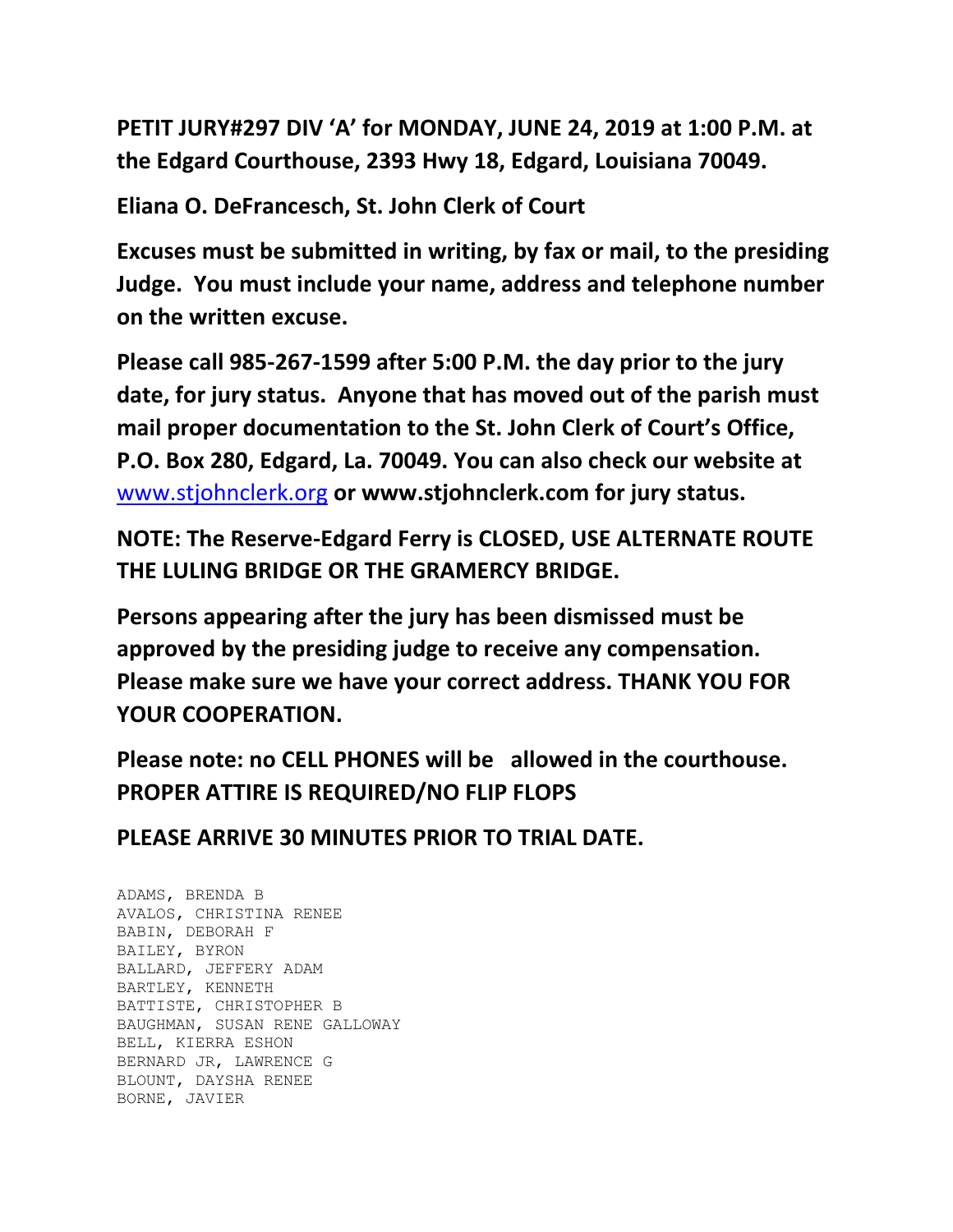BOTTS, ERIN V BOUDOIN, KIRK BRAUNER III, DONALD JOSEPH BROWN, AMBER BROWN, NAKESHIA CHERRILLE BUTLER, JOYCE S CALLAHAN, JESSIE BRAUD CAMBRE, FEDORA D CEASER, FRANK CELESTINE, VANITA PERRY CLEMENT, ALEXIS LEANN CLEMENT, CHESSON P CORNISH, KAREN M COTTRELL, TEREASA G COX, ANTHONY WILLIAM CROWTHER, PAUL ROBERT DARVILLE, LATASHA MARIE DAVIDSON, BRANDON JOSEPH DAVIS, CLARENCE EDWARD DIGGS, EVELINA V DORIS, BRENDA DOWNS, KRYSTAL TAYLOR DUBOURG, MICHELLE MARIE DUHE, EMILY VICKNAIR DUHE, KAREN A DUHE, LAMARR MICHAEL DUHON, TAYLOR LLOYD DUNN, DONAVON TERRELL DUVERNAY, RAYMOND EDMONDSON, DONA LORRAINE ELLIS, ROBIN EDWARDS EVANS JR, CARROLL E FAUCHEUX JR, LEONARD F FELTON, KERRY RAYMOND FERRYGOOD, ROBERT V FEUCHT, LINDA J FIELDS, KENNETH A FIRMIN, ANDRE L FOLGAR, MARIO OSWALDO FRANCOIS, FRANCESTER FRANKLIN, RENATA GAN, STEAVEN WAYNE GANSEMER, CHERYL KING GANUCHEAU III, EDMOND JOSEPH GAYDEN-GAINES, JOHNIKA LANETT GERARD, PAMELA J GORDON, CHERYL L GORDON, NELSON GROWS, KEYANA M GUILLEN JR, RAUL ROBERTO HARRIS, MARLIN G HEBERT, CASEY L HENDERSON, FREDNETRA MARSEA HERRERA, SYLVIA F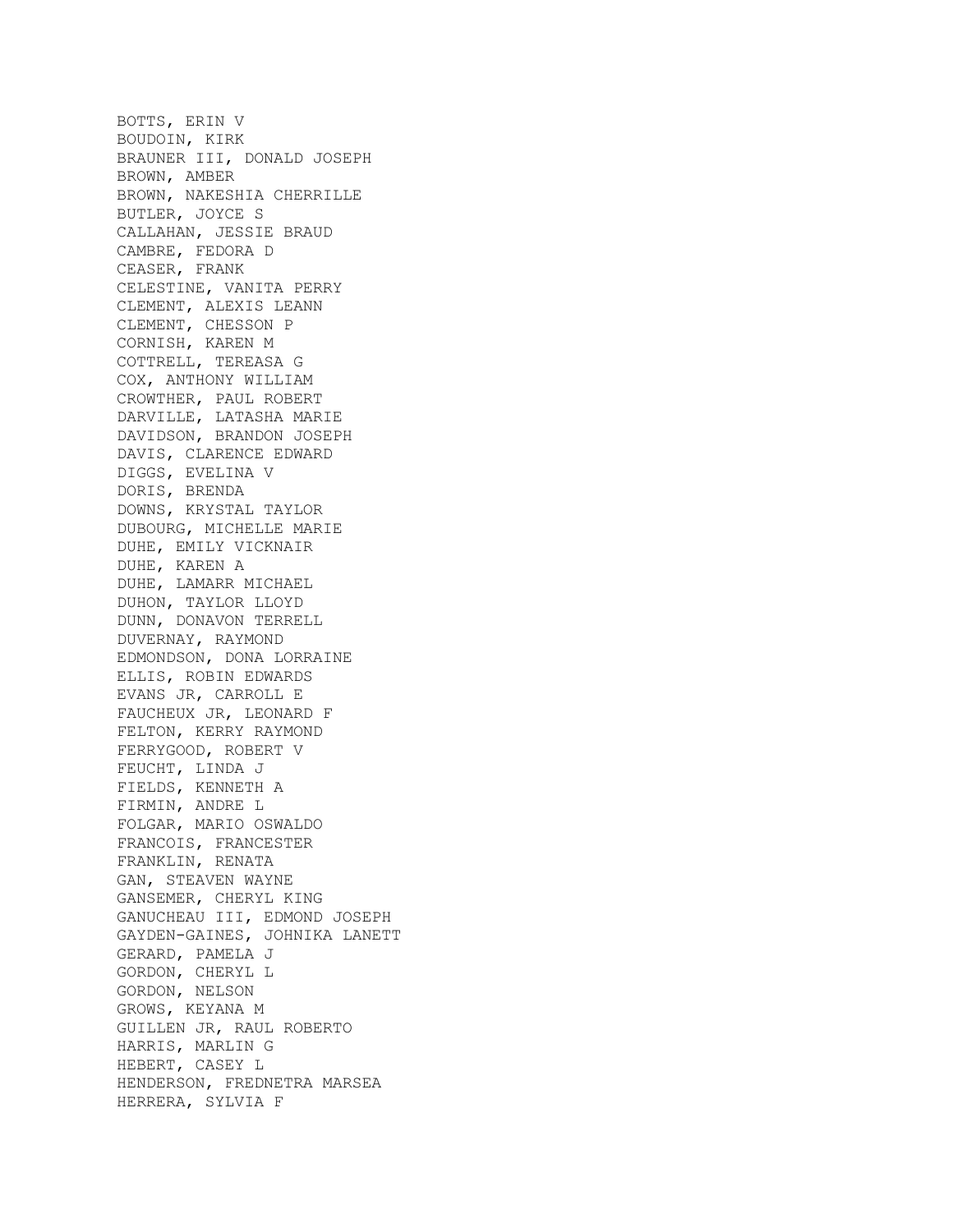HIJAZ, TAMMY S HILL, IRENE W HOLMES, TRENELL MONIQUE HOOD, KATELYNN ELIZABETH HOUSLEY, DARELL HOWARD, DURRELL HOYT JR, EDWARD JOSEPH INGRAM, JODY MAMON IRVIN, CORIELLE JACKSON, LUCY JACOBS, MARVIN LARRY JAMES, RON C JAMES, WILLIE JEFFERSON, BURNEDETTE JIMISON, COURTNEY ALYCIA JOHNSON, AUDREY W JOHNSON, TERRY JONES, KIERA JANAE JUNIOR, SHANIKA LASCHEON KARRAS, MARIA KEATING, GLEN A KEATING, TWENETTE M KELLER, RODY KIMBLE, CATHY L LANDRY, AMBER JOANNE LEBLANC, JACOB D LEBLANC, JUDY KEYES LEBOUEF, TERRY M LEBOUEF JR, GERALD J LEE, NATOYA M LEMOINE, SUE G LEONARD, JOSHUA PAUL LONDON, DONNA BREAUX LUMAR, DUANE JOSEPH MAILLET, FRANCIS PAUL MARSALIS, ELANDRA JESTINE MASON, TROY MATT, LILLIAN M MATTHEWS JR, WILLIS E MCDONALD, STEVEN MCDOWELL, ALONA M MCDUFFIE, TROY MCINTYRE, TRANEKA MEO, MICHAEL P MILLER, CINDY M MILLER, TORAY DENISE MOLIERE, BLAKE M MOLLERE, JANET D MONTZ, MICHELE MARIE MORGAN JR, WARREN SAMUEL MORRELL, JOY A MUNOZ, ANTHONY JARED NICHOLAS, QUENTIEN O NOAH, MICHAEL D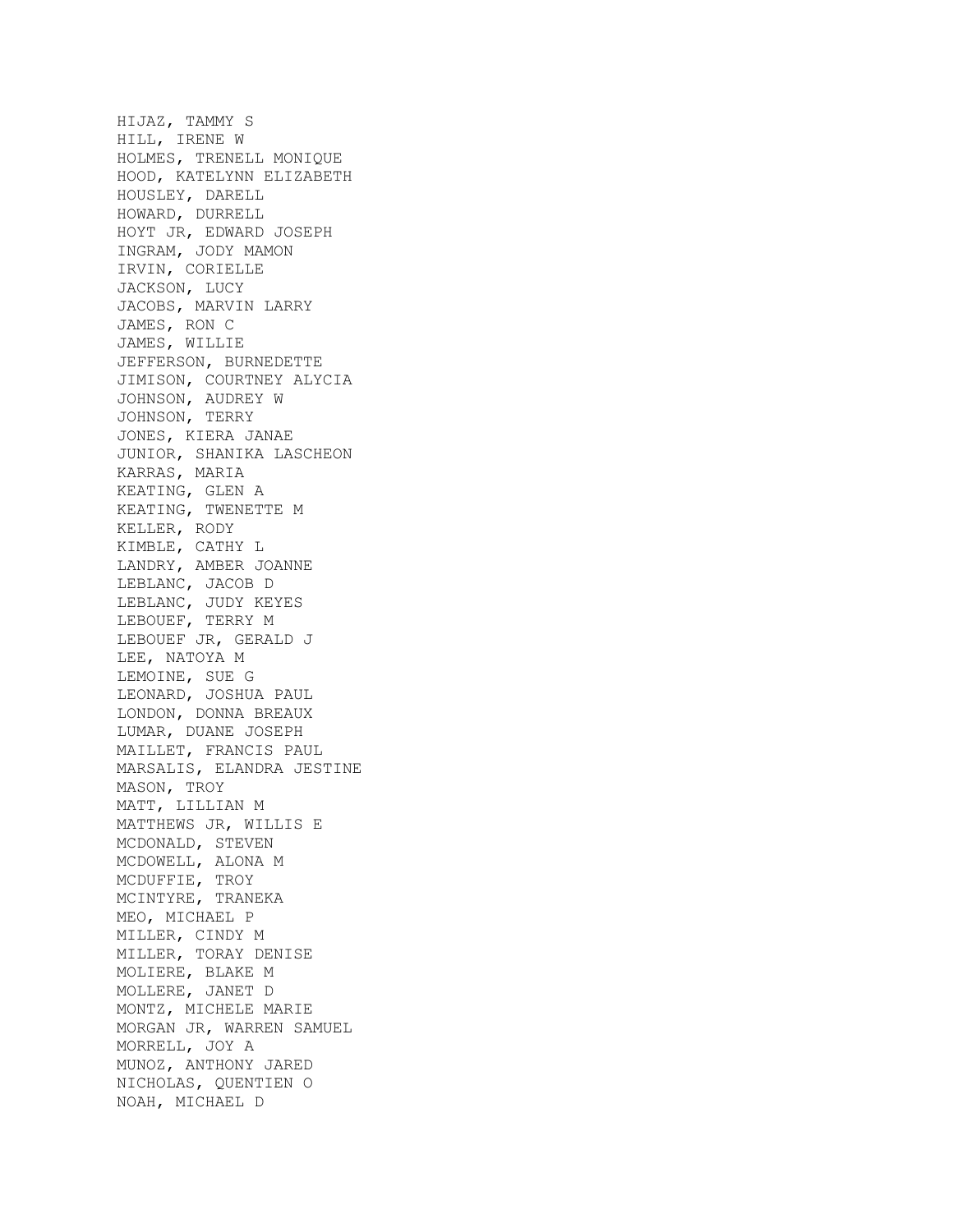O'FLYNN, JANE BOUDREAUX ODOM, DOMINIC MARQUEZ ORTIZ, MIGUEL A ORY, JENNIFER M ORY, NICHOLAS RICHARD OWENS, RAVANE OXENDINE, CATHERINE ANN PALMISANO, JESSICA PERRILLOUX, SHINON NICOLE PHIPPS, GARLAND J PLACIDE, ASHLEY PRESTON SR, ROOSEVELT RACHAL, RASHANEIKA CHAMPAYNE REID, KATRICE SHANTRELL REID, RONALD REYNAUD, VOLANDA RIEDLINGER, GARY JOHN RILEY, JACQULYN PICOU ROMIOUS, DWAYNE P ROUSSELL, PATRICIA RUSSO, SHANE SCIONEAUX, DARLENE MARIE SHEPHERD, RAVEN MARIE SHIVER, JUSTIN SMITH, KORI ALEXIS SMITH, LESLIE ANN SOSA, DANA S STEIB, JOSEPH STENNIS, ANGELA TANYA STEWART, DEBORAH M TARRENCE, CHINTASHA T TASSIN, DAVID J TAYLOR, IVORY JOHN TAYLOR, MALA T THIBODEAUX, TYLER MICHAEL THOMAS, STASHA THOMPSON, CATHY SUE TIPPEN, SHENEYCE ESSIE TRICHE, MARCIA HURST TROSCLAIR, MICHAEL S TUCKER, DAVID A TUCO, MARRIO TURNBULL, CAITLYN VICKNAIR, ALLEN A WARREN, RACQUEL RACINE WATSON, LOLA ANN KELLER WELCH, LESHANA WILFRED, ARTIE L WILKENS, HAZEL M WILLIAMS, BARRIAN WILLIAMS JR, OLIVER I WILSON, DEON WILSON, KENYA M WILSON, KRISCHON NICOLE